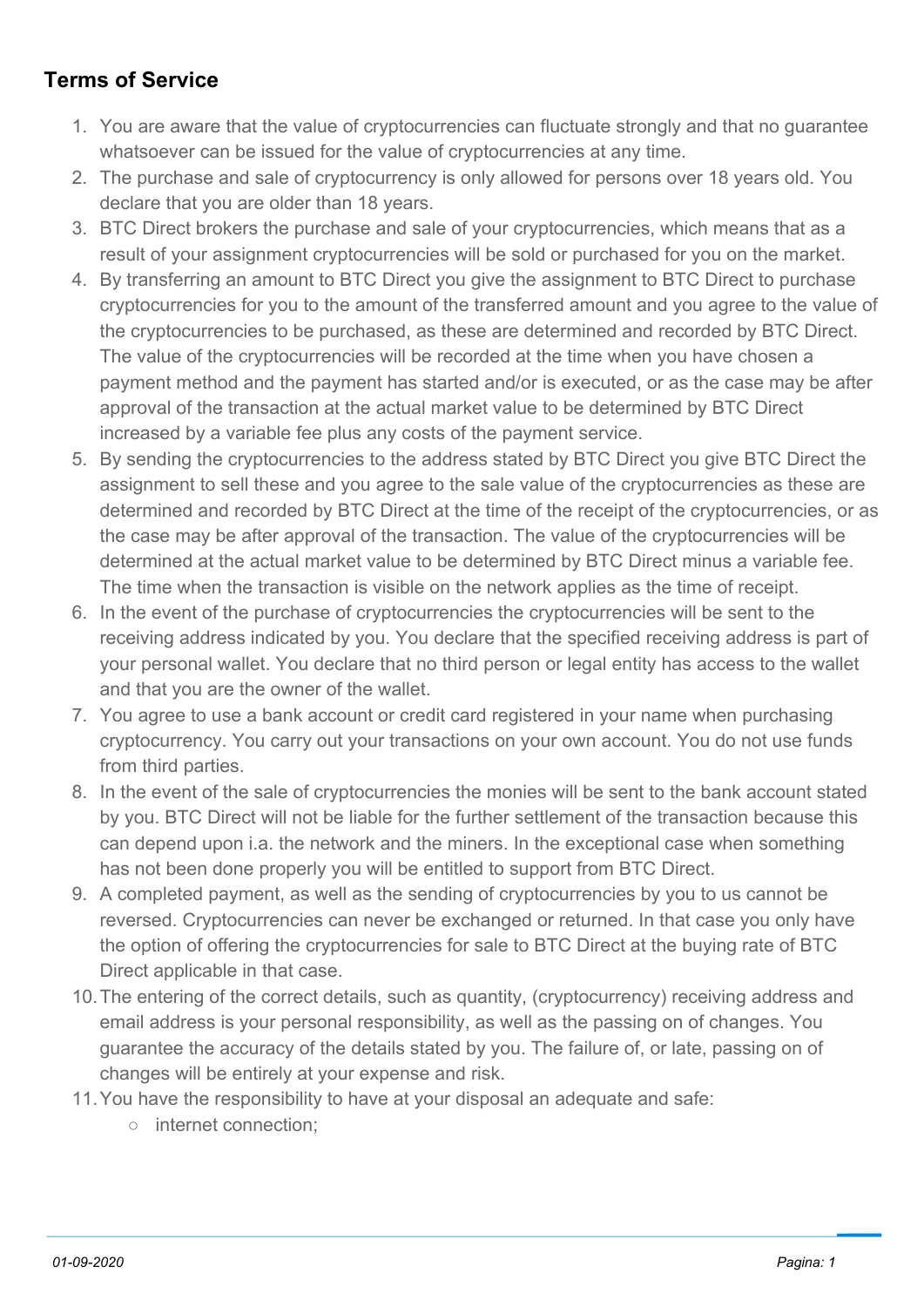- computer, tablet, smartphone or any other device with which an internet connection can be made to BTC Direct, which is provided with up-to-date measures against, inter alia, hackers, viruses, spam, etc...;
- email account to which you have exclusive access, and through which email account the emails from BTC Direct can be received without hindrance.

In the event that the conditions determined in this article are not fulfilled, BTC Direct will not be liable for damages suffered as a result of fraud.

- 12.BTC Direct makes utmost endeavours to prevent fraud. BTC Direct is entitled, in advance as well as during and after a transaction, to take all measures it deems necessary. BTC Direct is at all times entitled, for the prevention of fraud and/or misuse, to suspend and/or cancel a transaction in order to investigate the transaction and/or to request additional information from you. If, as a result of the measures to be taken by BTC Direct, the payment of monies and/or cryptocurrencies is postponed and/or cancelled, BTC Direct will be entitled to determine the value of the cryptocurrencies once again. You are obliged to provide your cooperation in these measures to be taken by BTC Direct.
- 13.BTC Direct is at all times entitled, at its discretion, to not execute and/or cancel the assignment. In the event of the suspicion or upon establishing that actions have taken place that are in conflict with these general terms and conditions BTC Direct will also be entitled to block the account. In the event of cancellation of an order by BTC Direct the monies paid to BTC Direct and/or the cryptocurrencies delivered to BTC Direct will be returned after deduction of the costs incurred and the damages suffered by BTC Direct as a result of any exchange rate fluctuations. BTC Direct is under no circumstances liable for compensation toward you.
- 14.All advice from BTC Direct (by telephone, by email or information on the website) is provided without obligation, for information purposes and without any liability on the part of BTC Direct. BTC Direct can never be held liable for the damage to be suffered by you as a result of exchange rate fluctuations.
- 15.If the purchase or sale by a consumer is taking place long-distance, you will as a consumer have the right, in most cases, to invoke the termination of the agreement without stating reasons, this is the 'right of withdrawal'. Having regard to the fact that the value of the cryptocurrencies is subject to (exchange rate) fluctuations and that BTC Direct has no control over this, this right of withdrawal is excluded by BTC Direct. In the event of a long-distance purchase you, as a consumer, therefore will not have the right (after receipt of the cryptocurrency) to terminate the agreement within 14 days.
- 16.You shall accept the special circumstances that can occur during the provision of service by BTC Direct through the internet and the (technical) faults that can occur over the course of this, such as the impossibility of acquiring (full) access to the BTC Direct website or the account, not being able to provide and/or process an order in a timely manner, breakdowns of and/or defects of the BTC Direct website and/or underlying hardware and/or (internet) network connections and/or software on which the platform operates. With the exception of intention and gross negligence on the part of BTC Direct, BTC Direct will not be liable for these special circumstances, or as the case may be for any consequences of the (temporary) partial or complete inaccessibility or unavailability of the BTC Direct website or the account, or as the case may be in the event of delays and/or breakdowns and/or the website not functioning fully.
- 17.You agree to BTC Direct keeping you updated with information, i.a. by sending a newsletter, by means of direct marketing and/or adverts, which could be of interest to you.